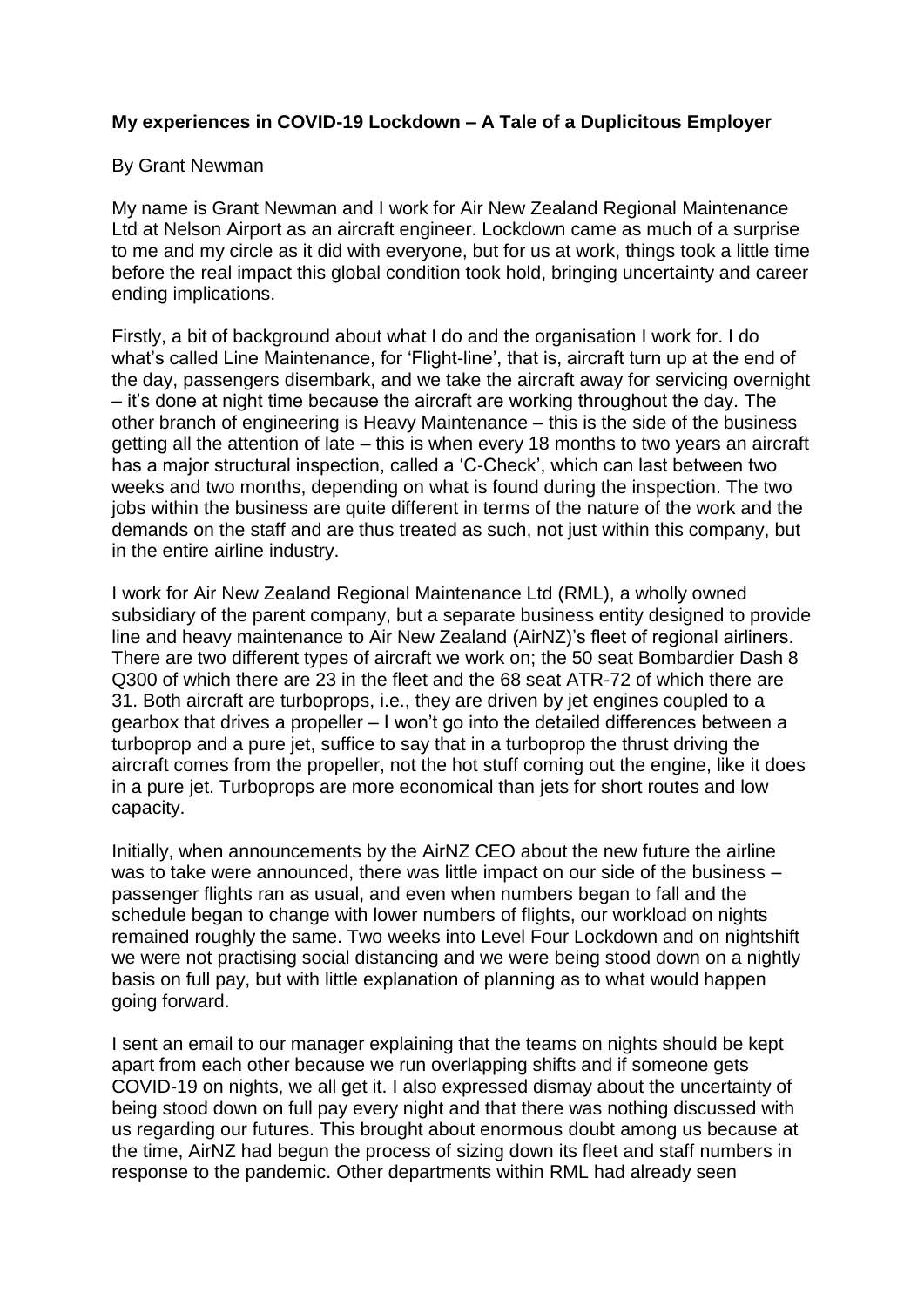enormous change, work on C-Checks ceased and the Heavy teams had been sent home. Office staff had been stood down and even Logistics, suppliers of parts for maintenance had been working on a reduced roster system since the beginning of Lockdown.

In the third week of Level Four Lockdown we began seeing segregation of our night shift teams and more of a plan for what was happening in the future. We were being stood down on accumulated leave and throughout the company staff were offered options regarding their time off from work – we were asked to either use up Annual Leave or Time Off In Lieu, or take Leave Without Pay, or even take a Voluntary Exit – redundancy, as the entire airline was reducing its overall size.

Workwise, the size of the operational fleet was drastically reduced, and we saw some 20 aircraft parked on hard standings around the airport. The southern taxiway to Runway Zero Two was closed and eight Q300s were parked there. Four ATRs were parked on an adjacent concrete pad used to store the Virgin Australia ATRs due for heavy checks – these were all hastily readied for flight and flown back to Australia. A further eight aircraft were parked on the gates outside the terminal and in our hangars. Preparation for grounding these aircraft involved masking over openings and covering cockpit windows, but every week, the aircraft undertook a routine maintenance check, called a Line Check, which involves running the engines and doing visual inspections on crucial areas of the airframe.

This work kept us busy, but there was no need for a full team of between eight to 13 staff on each night, as was normal; our number on shift dropped to four, and still we were finishing all the required work around four to six hours after start time (we work eleven hour shifts beginning at 18:30). Within our teams, we were being stood down for weeks at a time. Throughout the month of Level Four Lockdown I worked two days. When level Three Lockdown was introduced, our times on shift increased and we were seeing three- and four-day weeks. Thank heaven for Annual leave and TOIL.

This is where things at RML began to go pear-shaped. As AirNZ staff around the country faced job losses, the same reality eventually reached us at Nelson Airport. Quite suddenly the announcement was made that Heavy Maintenance in Nelson would cease and the work would be sent to Christchurch. Christchurch is run by AirNZ, not RML and is a separate entity, known as Air New Zealand Engineering and Maintenance (E&M). E&M was facing an enormous staff reduction and its massive facility was going to lay bare and unused. Nelson has less real estate, so the decision to send work to E&M offered those who were there a glimmer of hope for the future.

On nights, we predicted in advance that something like that might happen, but we did not think that our Heavy guys would all lose their jobs. The future suddenly looked quite sad. On the projected plan information sheets we were being sent, we were gratified to see that the Line Maintenance structure was going to remain the same. The number of staff, the number of teams and the reporting line was not changing from what it was before COVID-19; there was a catch, however. RML management had decided that all of us engineers, including the Heavy teams were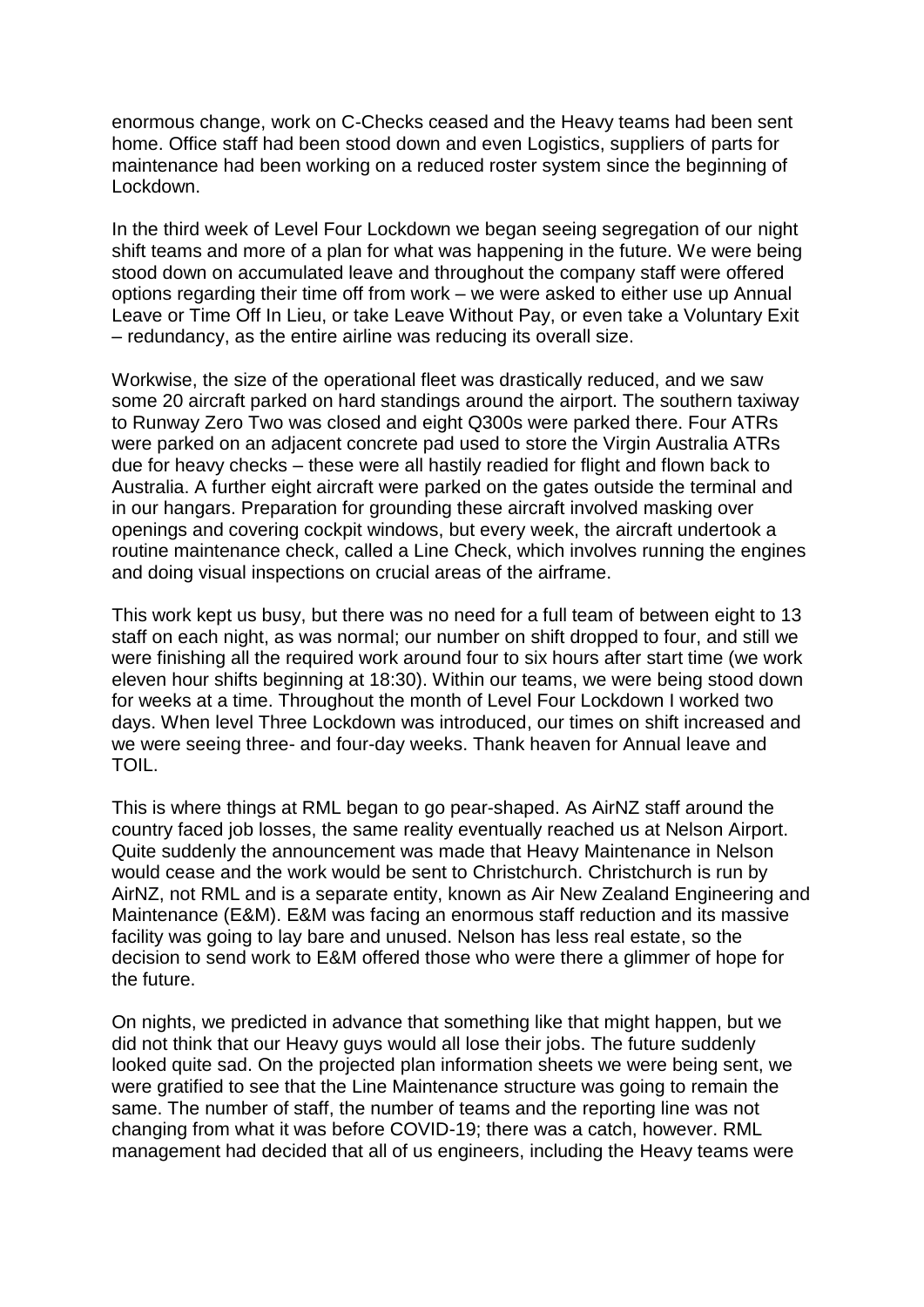going to be pooled together and out of the nearly 120 engineers, a selection was going to be made to fill the 34 Line Maintenance jobs.

We all felt awful. For a moment, we on nights felt our jobs were secure, and we even offered suggestions to the Heavy guys who were concocting proposals to keep some form of heavy maintenance in Nelson, but *all* our jobs were on the line now. The Heavy guys didn't want to take our jobs from us but admitted that they would rather work nights in Nelson than go without a job. When we requested clarification as to why this was happening, RML management argued that it wanted (in its words) 'the best team going forward'. We were astonished; what was wrong with the team already in place? There was never any criticism of the work we were doing from management in the past!

When this was put to the RML Line Maintenance Manager, inexplicably, he felt we were doing an excellent job, but that he could make a better team! Utterly perplexed, we felt betrayed; the Heavy guys, despite their undoubted skill in doing the job they do, could not just walk in and do our jobs, because the type of work is completely different. The time pressures, the nature of the work, the qualifications required to do the job, everything – even our employment contracts were different. How could we accept from our own management team that we are going to be replaced with people who have less experience than us at our own jobs, and a 'better team' result?!

Then there was the legality of how RML proposed to do this. We were effectively to be replaced and made redundant, but New Zealand employment law stipulates quite firmly that staff cannot just be replaced one-for-one – redundancy can only take place if a position is disestablished and a new structure is implemented. If a staff member is to be removed for any reason other than redundancy, it qualifies as dismissal, under which again, there are stipulations. These rules were put in place to prevent management from removing staff on a whim and apply to all New Zealand's workforce.

As previously mentioned, the Line Maintenance structure remained as it did before COVID-19. When we began working for RML, we signed individual contracts that stated whether we were shift workers reporting to the Line Maintenance Manager or day workers reporting to the Heavy Maintenance Manager. The two roles and responsibilities are exclusive, but we were being thrown into a collective pool to be chosen to do what were clearly Line Maintenance roles. Enter the unions.

There are two unions that service our industry, both of which chose different courses of action to deal with this. The first, ETu decided from the start to challenge the legality of the action and set to work almost immediately; the second, AMEA decided to support the company and assist with the selection criteria. A meeting was held between the RML management, AirNZ HR head and Heavy Maintenance staff. The news that heavy work was being moved to Christchurch was a blow to them, but they were offered a lifeline of sorts, with the possibility of work in a Line Maintenance team or 15 jobs in Christchurch for Q300 experienced personnel.

Meanwhile, a similar meeting with RML management and night shift had not been arranged, so the union representatives pushed that this happen, with explosive results. With the Line Maintenance Manager and AirNZ HR Manager in attendance,